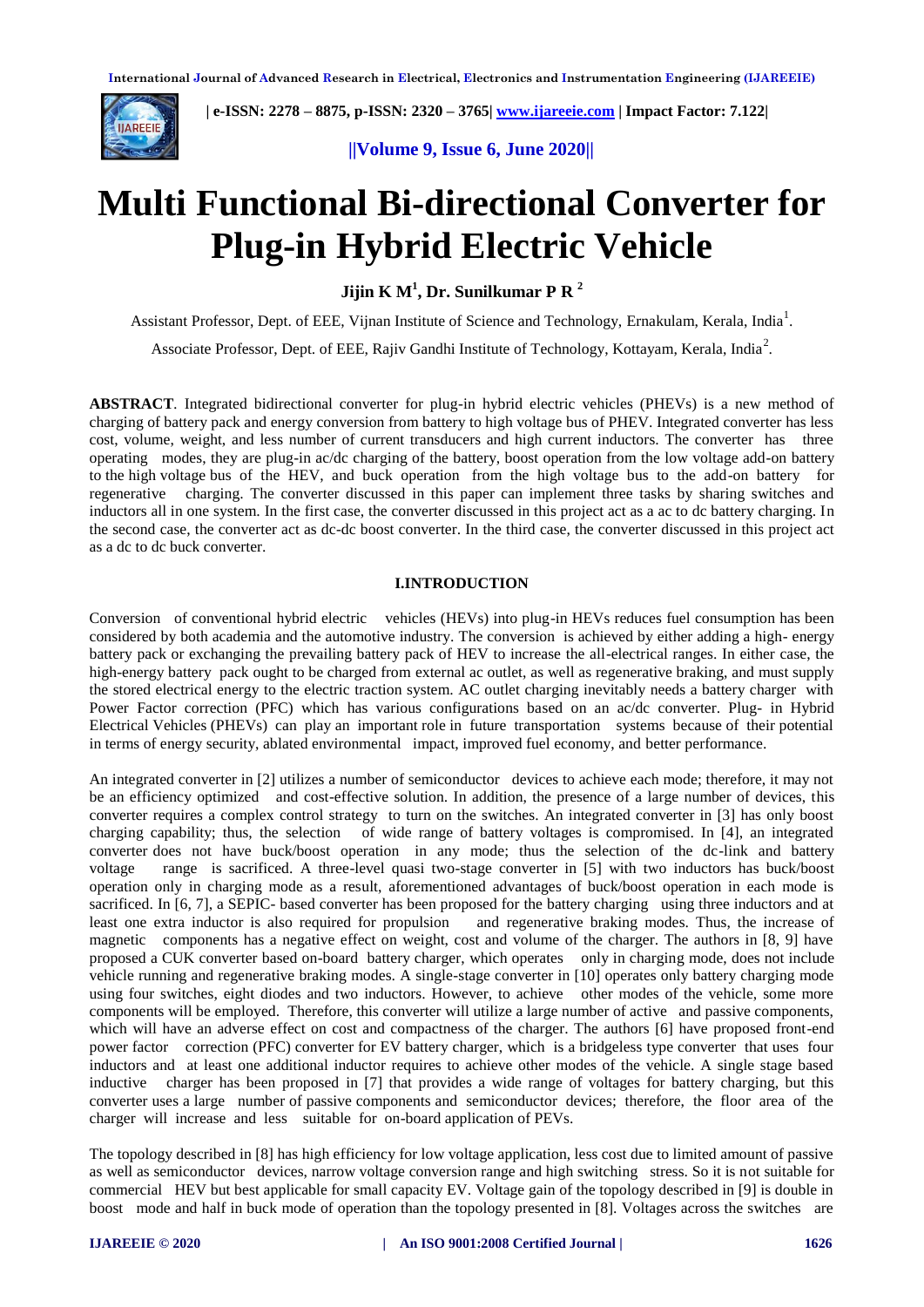

 **| e-ISSN: 2278 – 8875, p-ISSN: 2320 – 3765| [www.ijareeie.com](http://www.ijareeie.com/) | Impact Factor: 7.122|** 

# **||Volume 9, Issue 6, June 2020||**

half of HV side voltages. This topology requires high numbers of switches and capacitors. It is best suited to mild electric vehicle due to its inherited nature of responding to sudden load change. The Topology described in [10] has high gain and efficiency due to soft switching action. Due to high frequency operation, the size of transformer used in this converter is small. This circuit requires high input capacitance value hence amount of ripple current is large. The topology [11] has same device rating as that of the Topology described in [9], with less number of switch count and lower ripple current at input side. Main drawback is split DC capacitor which has to carry full load current. Due to less ripple current it is best suited for pure electric vehicles because of smooth operation of electric motor.

# **II. OPERATING MODES OF THE DISCUSSED INTEGRATED CONVERTER**

The main elements for the conversion comprise an ac/dc charger, a high energy battery added to the HEV, a bidirectional dc/dc converter, and a D-space. These main elements are in cascade, except the D-space. The plug- in charger is composed of two parts: 1) ac/dc rectifier and 2) dc/dc converter. The bidirectional dc/dc converter is placed between the add-on battery and the high-voltage bus of the HEV. The D-space controller has the duty to control and monitoring, of the ac/dc charger and bidirectional dc/dc converter, battery state of charge, and communication with external systems. Discussed converter deals with three voltage sources, i.e., ac outlet voltage Vac, battery voltage Vbatt, and the high-voltage bus of HEV Vhv. Basically, the three modes of operations do not occur at the same time, in that plug-in charging is not allowed while the vehicle runs. Discharging and regenerative charging of the battery is exclusive in operation. The discussed converter works in three modes of operation. These three modes are described below.

**Mode 1**: Non inverting Buck-Boost Operation or Plug-in charging of the low voltage battery uses switches Q1, Q2, Q3, diodes D1, D3, and inductor L1. This mode can provide a plug-in charger function with PFC without regard to whether battery voltage Vbatt is higher than the peak value of the ac outlet Vacpk. Switches Q1 and Q2 are in PWM switching mode, and Q3 remains in the ON state during the operation. The desired output voltage and current are regulated by the appropriate combinations of the buck and boost mode. The input/output voltage measured across the resistors Rs1, Rs2, Rs3, Rs4 and inductor current is measured through the current transformer CT1. The other switches and diodes Q4, Q5, Q6, D4, D5, and D6 stay in the OFF state to disconnect the high-voltage bus of the HEV from both the ac input and the low voltage battery

**Mode 2:** Mode2 is the boost operation from the low voltage battery to the High-Voltage Bus of the HEV. In this mode, Vbatt and Vhv sequentially become input and output voltages. Inductor L1, Switches Q2, Q4, Q5, and diodes D4, and D5 form a boost converter, in that a Vhv higher than Vbatt is assumed. Switch Q2 is in PWM switching mode, and Q4 and Q5 are in the ON state, so that the current path can appear between the battery and the high-voltage bus. The other switches and diodes Q1, Q3, Q6, D1, D3, and D6 maintain the OFF state to separate the ac outlet. The input/output voltage and inductor current are measured through resistors Rs3, Rs4, Rs5, Rs6, and current transformer CT1. Power from the battery to the high-voltage bus can be estimated using the measured battery voltage and current so that transferable power at a certain state of charge should be regulated appropriately.Mod3: Mode 3 is the regenerative charging of the low voltage battery using buck operation from the high-voltage bus to the battery. In this mode, inductor L1, switches Q3, Q6, diodes D1, D3, and D6 are used for the buck converter.Here Vhv higher than Vbatt is assumed. Switch Q6 works for PWM switching, Q3 stays in the ON state, and D1 provides a freewheeling path. Other switches and diodes Q1, Q2, Q4, Q5, D4, and D5 are in the OFF state . To measure input/output voltage and current resistors Rs3, Rs4, Rs5, Rs6, and current transformer CT1 are used respectively.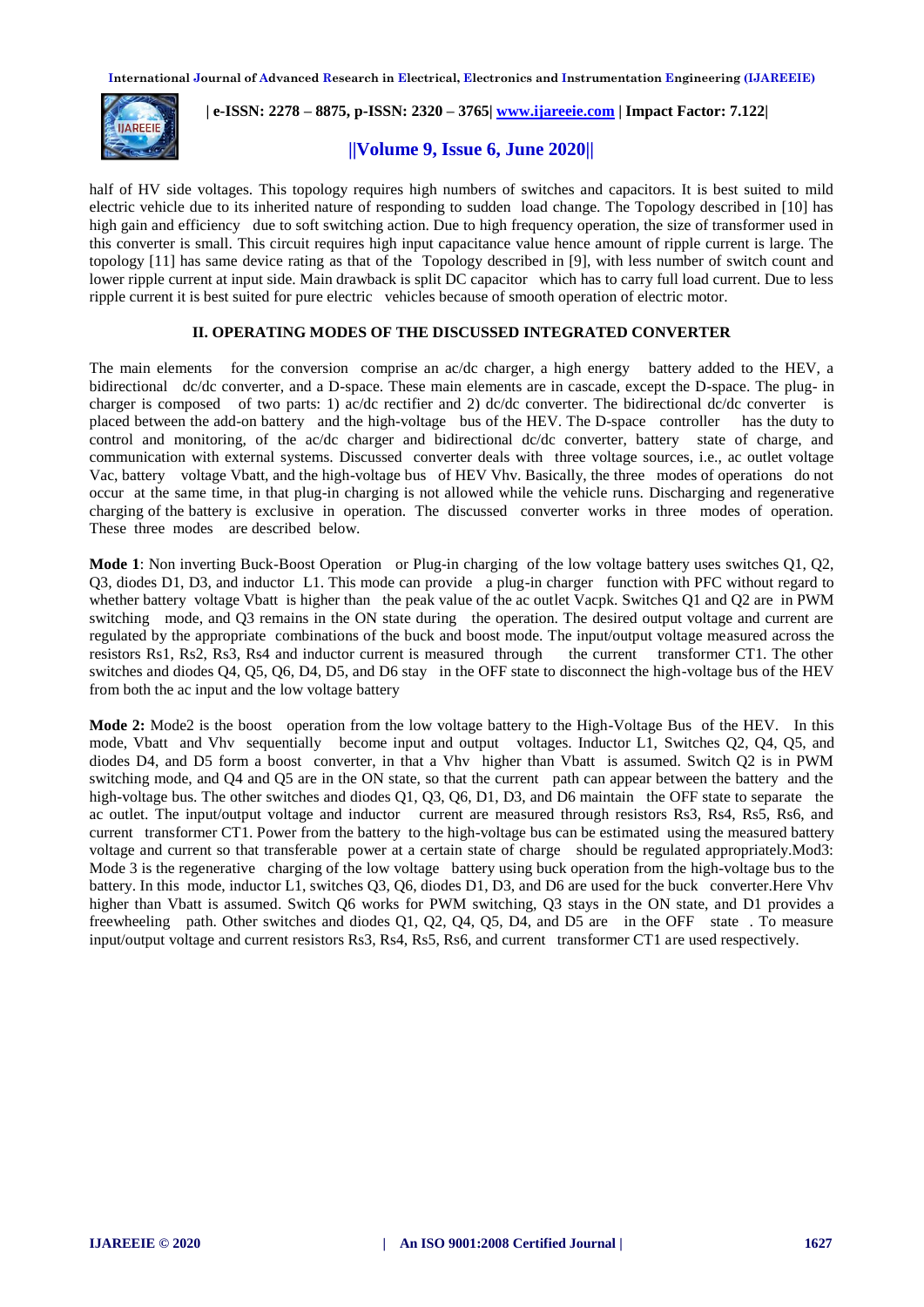

 **| e-ISSN: 2278 – 8875, p-ISSN: 2320 – 3765| [www.ijareeie.com](http://www.ijareeie.com/) | Impact Factor: 7.122|** 

 **||Volume 9, Issue 6, June 2020||** 



Figure 1. Discussed System

# **III. CONTROLLER**

For mode 1 switch Q1 and switch Q2 are PWM controlled switches. Mode 1 has two control loops. One is voltage controlled loop and another one current controlled loop. Each loop has one PI controller. Output voltage is sensed and compared with reference battery voltage. It will produce an error signal. This error signal will give to the input of voltage PI controller. Output of PI controller is reference input current. This reference inductor current is compared with the sensed inductor current. It will produce an error signal. These error signal is given to the input of current PI controller. Output of current PI controller is given to the PWM generator. Which will produce the necessary gating signal for the switches Q1, Q2 and Q6. In mode 2, voltage controlled loop is used. Voltage controlled loop has one PI controller . Here the voltage across capacitor C2 is the feedback voltage. Vc2 is compared with reference signal and it will produce error signal. These error signal is given to the input of PI controller and it will produce an error signal, which is given to the PWM generator. In mode 3 also voltage controlled loop is used. Voltage Controlled loop have one PI controller. Here the voltage across capacitor C1 is the feedback voltage. Vc1 is compared with reference signal and it will produce error signal. These error signal is given to the input of PI controller and it will produce an error signal, which is given to the PWM generator. Figure 2 shows the control block diagram for three modes.

## **Mode 1**

Voltage across capacitor C1 is measured and given to the voltage sensor. Voltage sensor output is given to the Dspace controller. These voltage is compared with reference voltage and error signal is given to the PI controller. PI controller outputs inductor current reference. Inductor current reference is compared with feed backed inductor current. Error output will give to the current PI controller and it will produce the control signal. These control signal is given the input of PWM generator. For selecting buck or boost mode Vc1 is compared with magnitude of rectified voltage. If Vc1 is less than rectified voltage boost operation will take place. If Vc1 is greater than the rectified voltage buck operation will takes place. Proportional constant and Integral constant of voltage PI controller are 0.036 and 43.4 respectively.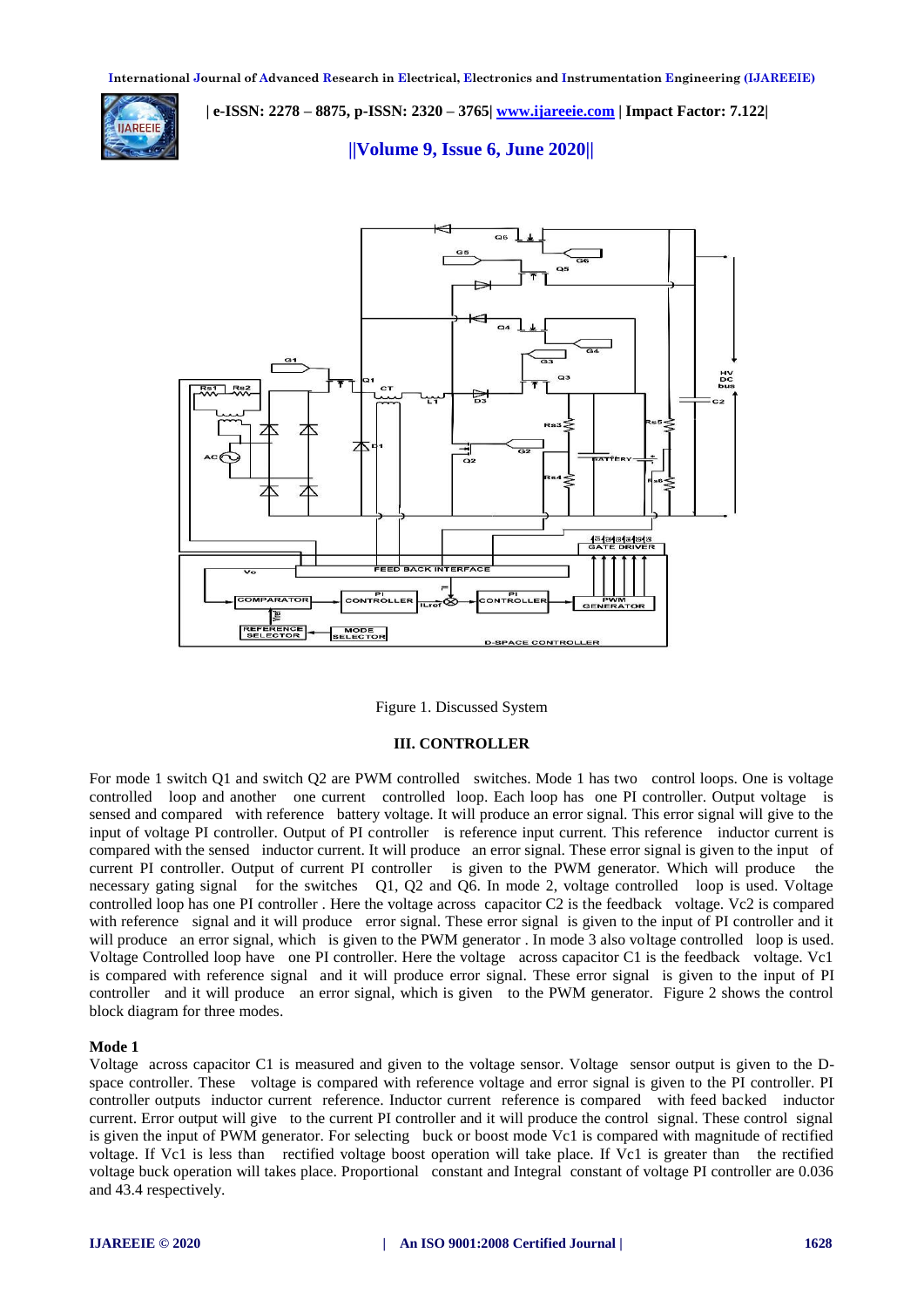

 **| e-ISSN: 2278 – 8875, p-ISSN: 2320 – 3765| [www.ijareeie.com](http://www.ijareeie.com/) | Impact Factor: 7.122|** 

 **||Volume 9, Issue 6, June 2020||** 





# **Mode2**

Voltage across capacitor C2 is measured and given to the voltage sensor. Voltage sensor output is given to the D- space controller. This voltage is compared with reference voltage and error signal is given to the PI controller and it will produce the control signal. These control signal is given the input of PWM generator. Proportional constant and Integral constant of a PI controller are 1.1 and 10.1 respectively.

### **Mode 3**

Voltage across capacitor C1 is measured and given to the voltage sensor. Voltage sensor output is given to the D- space controller. These voltage is compared with reference voltage and error signal is given to the PI controller and it will produce the control signal. These control signal is given the input of PWM generator. Proportional constant and Integral constant of a PI controller are 0.04 and 42.5 respectively.



Figure 3. Simulink model of the discussed system

Converter has been simulated in Matlab Simulink model for a duration of 2 second. For mode1 Vac and Vbatt (Low voltage battery voltage) are the input and output voltages, respectively. For mode 2 Vbatt and Vhv (high voltage bus) are the input and output voltages, respectively. Mode 3 is the buck operation from the high-voltage bus to the add-on battery. Now, Vhv becomes the input voltage and Vbatt is that the output voltage of the convertor. To simulate the regenerative voltage when the vehicle is decelerated, Vhv has been assumed to be 360V. Buck operation starts when Vhv becomes higher than Vbatt, and buck operation ends when Vhv decreases to Vbatt. Figure3 shows the complete simulation model of the bidirectional converter. Fig 4(a) shows the inductor current for the three modes of operation. Figure 4(b) shows the low voltage battery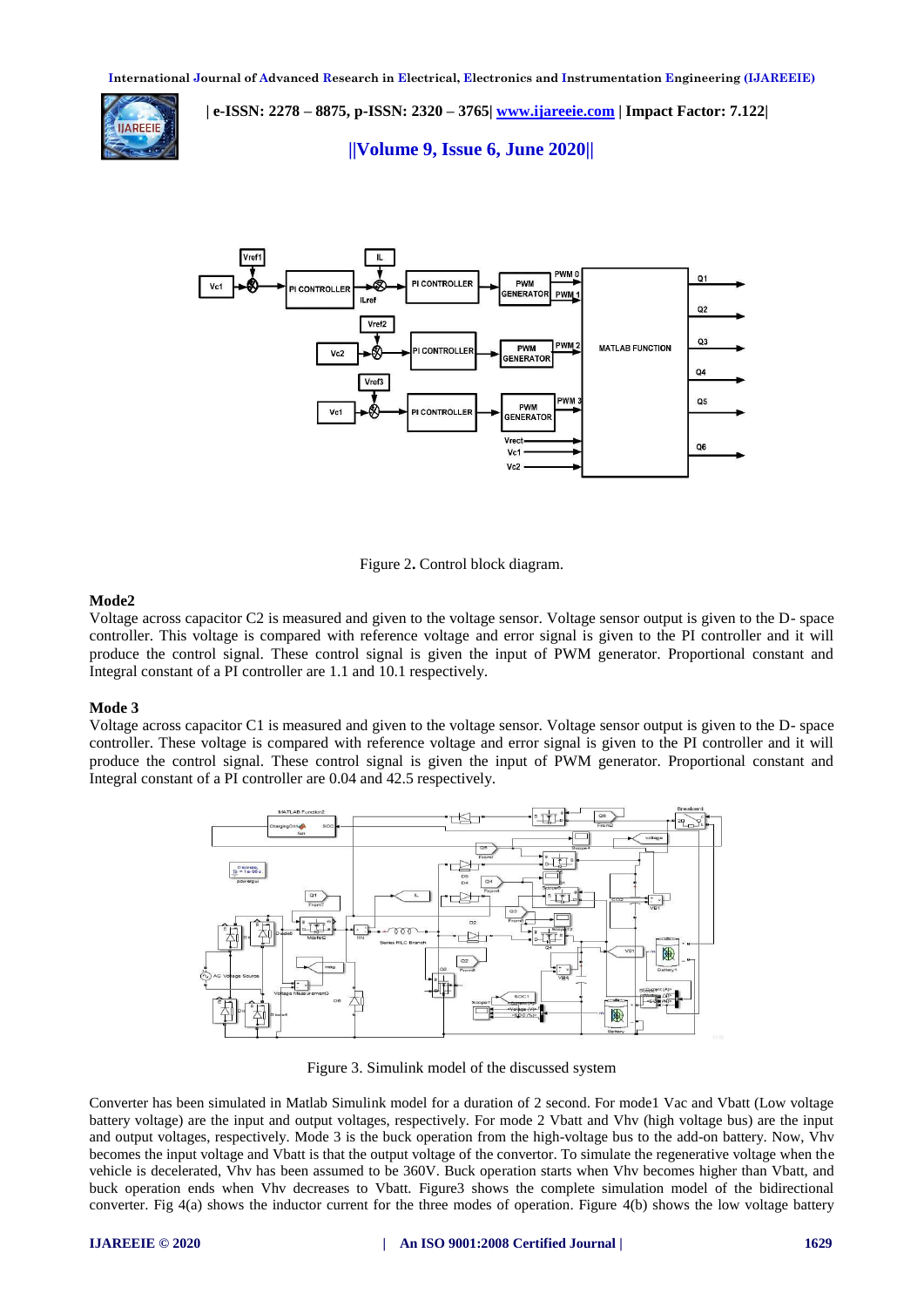

# **| e-ISSN: 2278 – 8875, p-ISSN: 2320 – 3765| [www.ijareeie.com](http://www.ijareeie.com/) | Impact Factor: 7.122|**

# **||Volume 9, Issue 6, June 2020||**

voltage for the three modes of operation. Up to 0.4 second integrated converter works in mode 1. So that the battery gets charged and battery voltage is 150V. From 0.4 second to 1.38 second integrated converter works in mode 2, that is boost mode of operation. So that in this duration battery voltage reduces suddenly. From 1.38 second to 2 second converter works in regenerative breaking mode. Figure 5(a) shows the SOC for the three modes of operation. Up to 0.4 second integrated converter works in mode 1. So SOC increases up to 0.4 second. When it switches to mode 2 sudden decrease of SOC occur because battery is discharging. For mode 3 from 1.38 seconds SOC increases because of boost mode of operation. Figure 5(b) shows the low voltage battery current for the three modes of operation. Up to 0.4 second integrated converter works in mode 1. So that the battery gets charged and battery current is negative. From 0.4 second to 1.38 second integrated converter works in mode 2, that is boost mode of operation. In this mode battery is discharging. So that in this duration battery current will be positive. From 1.38 second to 2 second converter works in regenerative breaking mode.



Figure 4. (a) Inductor Current During Three Modes (b) LV Battery Voltage during Three Modes(a) (b) Figure 5. (a) SOC of LV during three modes (b) LV Battery Current during three Modes.

# **IV.CONCLUSION**

Discussed converter function as ac to dc battery charger and bidirectional converter for power transfer between battery and high voltage bus. Less number of high current inductors and current transformers used. So it reduces sharp fault current. Proposed converter deals 3 three levels of voltage. Through the simulation and experimental prototype, the functionality for the three operating modes, i.e., the combination of buck and boost for plug-in charging of the add- on battery, boost for discharging the add-on battery, and buck for regenerative charging of the add on battery, have been verified. To verify the practicality of the proposed converter for PHEV applications, an on board testing prototype and vehicle power management system need to be implemented in a real vehicle, and fault tolerance of the system should be tested in real-world applications.

#### **Table 1.** Simulation parameters

| <b>Parameters</b> | <b>Specifications</b> |
|-------------------|-----------------------|
| Rated power       | $1.4$ kw              |
| L1                | $600\mu H$            |
| C1                | $470 \mu F$           |
| C <sub>2</sub>    | $1200 \mu F$          |
| <b>IGBT</b>       | <b>KGF25N120KD</b>    |
| Power Diode       | A E15ED24             |
| Battery           | 134-350V              |